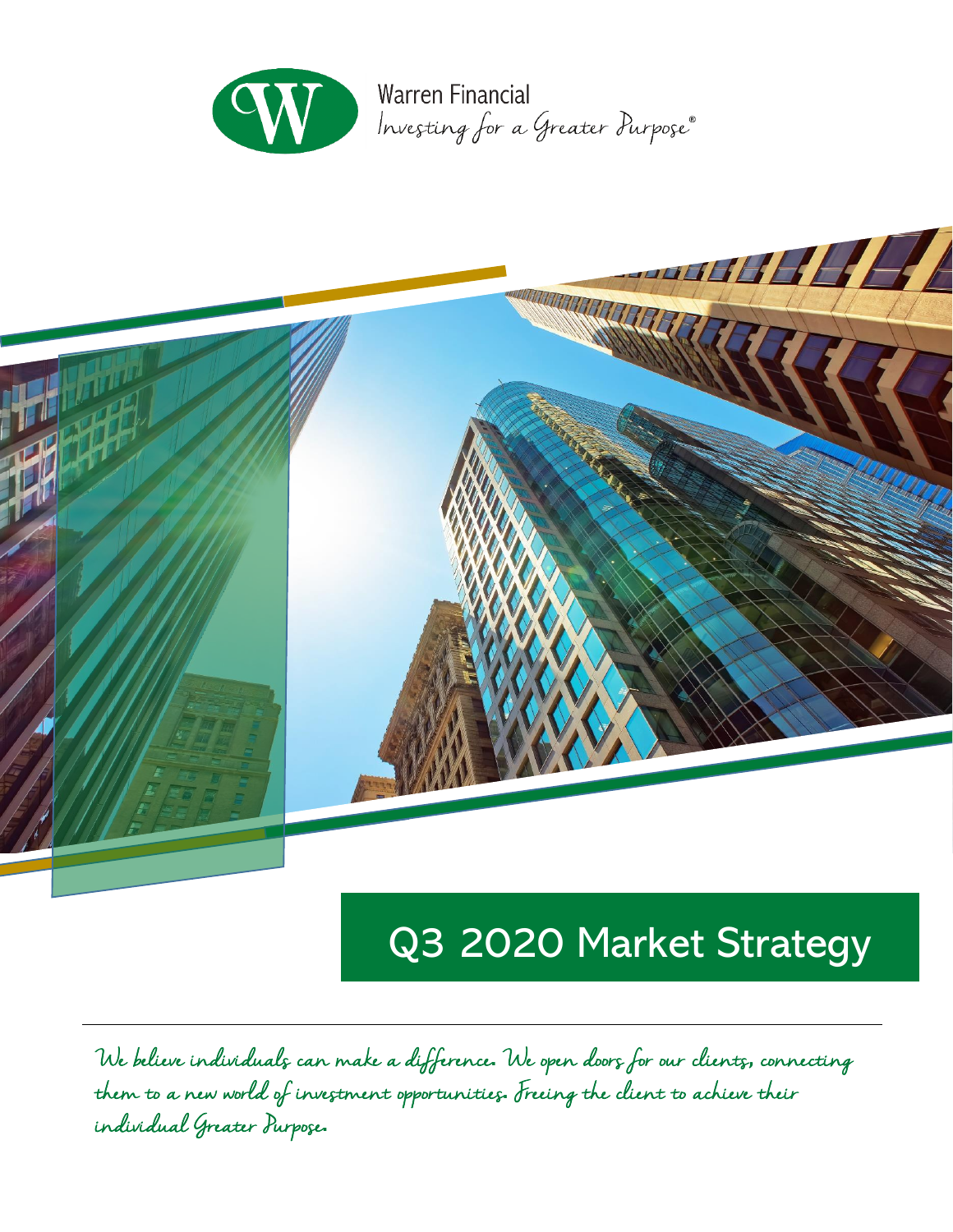





Warren Financial wants to help our front-line heroes:

All Emergency Department doctoral residents who come forward and talk with Warren Financial will receive FREE debt counseling regarding how best to handle their medical school loans while at the same time looking forward to beginning their regular life, possibly with marriage/family and/or purchasing a home, while also balancing investing for the future. All services at no cost through September 30, 2021.

Please TELL someone you know who is an **Emergency** Department doctor in residency anywhere in the USA. We want to help them. We want to give back something to thank them for their service.

7 Dowlin Forge Rd Exton PA 19341

610-363-2000 **WarrenFinancial.com**



## **Coronavirus Recovery Get the latest updates fast, Say, "Hey Siri, download the Warren Financial app"**

We want to take time to thank our Doctors and Nurses at this time as they are on the front lines, fighting this pandemic – THANK YOU. Thank you for your tireless work to keep our communities safe and your willingness to risk your own health to help save others. May God bless you and keep you safe during these times.

At Warren Financial, we are healthy and working for you. We pray also that you, our clients, are healthy.

### **The Fastest Decline and the Fastest Recovery**

**Why**? 2 word answer: "new, scary". The decline came in quickly like a summer storm. But the crisis was different than anything we had seen before. So investors hit the sell button and ran for the hills.

Clearly, hitting sell was the wrong thing to do. The market teaches investors "lessons". And if we don't learn them the first time, it keeps on repeating the lesson over and over until we get it. The lesson is that when something scary comes along, keep your feet. Stand strong. Don't panic. Look for opportunity. Rotate investments if necessary, but don't give up. Selling into a decline is surely the last thing you want. And, seemingly as always, the answer comes in the form of a well worn, time tested, adage: "Buy low. Sell high." To panic in the face of uncertainty means you are willing to sell low, which ensures you are losing money. No matter how hard it is to do, the adage is: "buy low, sell high".

Many "experts" have advised that the recovery has been too fast. The market doesn't have a strong footing for such a recovery. Earnings are not recovering, they are declining in many cases.

Basically, how can the market recover to such heights when the economy is in such a mess?"

There are several answers to this question, but perhaps the best answer is the most subtle one. First, the more technical answer:

1) The value of a stock to you the investor is: the combined expected cash flows from owning the stock. In school, they would teach as follows:

 $ExpectedValue(stock) = CF1 + CF2 + CF3 + CF4 + CF5 + ...$ Where CF means "Cash Flow" In other words the expected value is the cash flows in year  $1 +$  year  $2 +$  year  $3 + ...$ The cash flows from a stock are typically dividends and capital gains When Covid hit, the CF1 became highly questionable, but CF2 is less questionable, and CF3, CF4, CF5, etc are all pretty normal. So, just because the current year valuation is questionable doesn't mean the entire value of the corporation is questionable – in fact, just the opposite. And since most of the expected cash flows are in future years, it seems reasonable for the stock to

stabilize. Corporate survivability comes into question for an airline, cruise ship enterprise, or other corporation whose entire

business becomes in jeopardy.



Warren Financial Investing for a Greater Purpose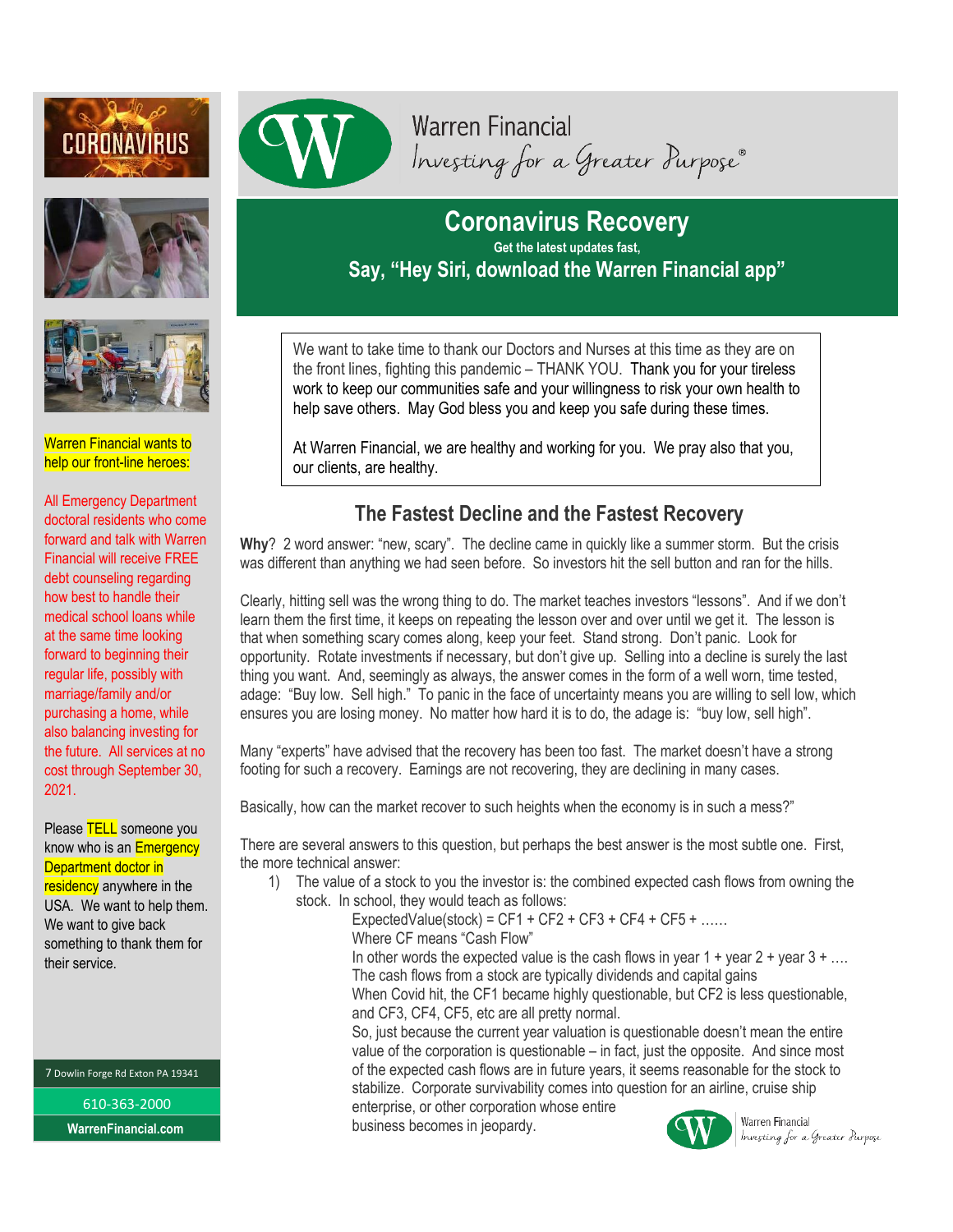## amazon











#### Full PPE:



7 Dowlin Forge Rd Exton, PA 19341 610-363-2000 **WarrenFinancial.com**

2) Revenues and earnings support the cash flows mentioned above in #1. For example, it is expected that since much of Amazon's competition (in the form of small local businesses) is shut down, that Amazon's revenue and earnings will be even greater than expected over the long haul.

> So, the bottom line is that we are not investing in mom and pop stores on main street, nor small one-off companies. The companies on the stock market are the biggest, best performing businesses in the world. While certainly "main street" continues to suffer, the big companies are benefitting.

That's why the stock market has recovered.

#### **Here is our take from the Q1 2020 (March 31, 2020) newsletter. Seems about right.**

January and February were nice months with economic activity expanding nicely. If January is a +3% GDP rate, and Feb is a +3% GDP rate, but March is a -20% GDP rate, when you average it all together, then this is called a recession. It seems like a bit of a "technicality" because the whole quarter was not negative. Next quarter, April will again be terrible, May and June may see recovery. When we add it all together, will April be bad enough to throw the entire quarter average into "recession"? Probably.

So, it seems like we will have a 2-3 month recession. Very strange and unprecedented. Nothing like a typical 9-18 month "business cycle" recession.

## Stimulus In Effect (via Congress or the Federal Reserve)

#### **1) CARES Act**

- a. The Paycheck Protection Plan and the PPP Flexibility Act help small businesses to retain employees
- b. The CARES Act also provides for some retirement plan loan relief, waivers of early retirement account distribution taxes and no RMDs for 2020.

#### **2) The \$2Trillion Coronavirus Stimulus Package provided**

- a. Direct checks to every American within income limits
- b. Increased unemployment payouts
- c. Temporary mortgage relief and renter relief
- d. Food program relaxed rules

#### **3) The \$3Trillion HEROES Act is not yet passed by Congress**

- a. A second direct check to most Americans
- b. More mortgage relief
- c. Infrastructure spending



Warren Financial Investing for a Greater Purpose